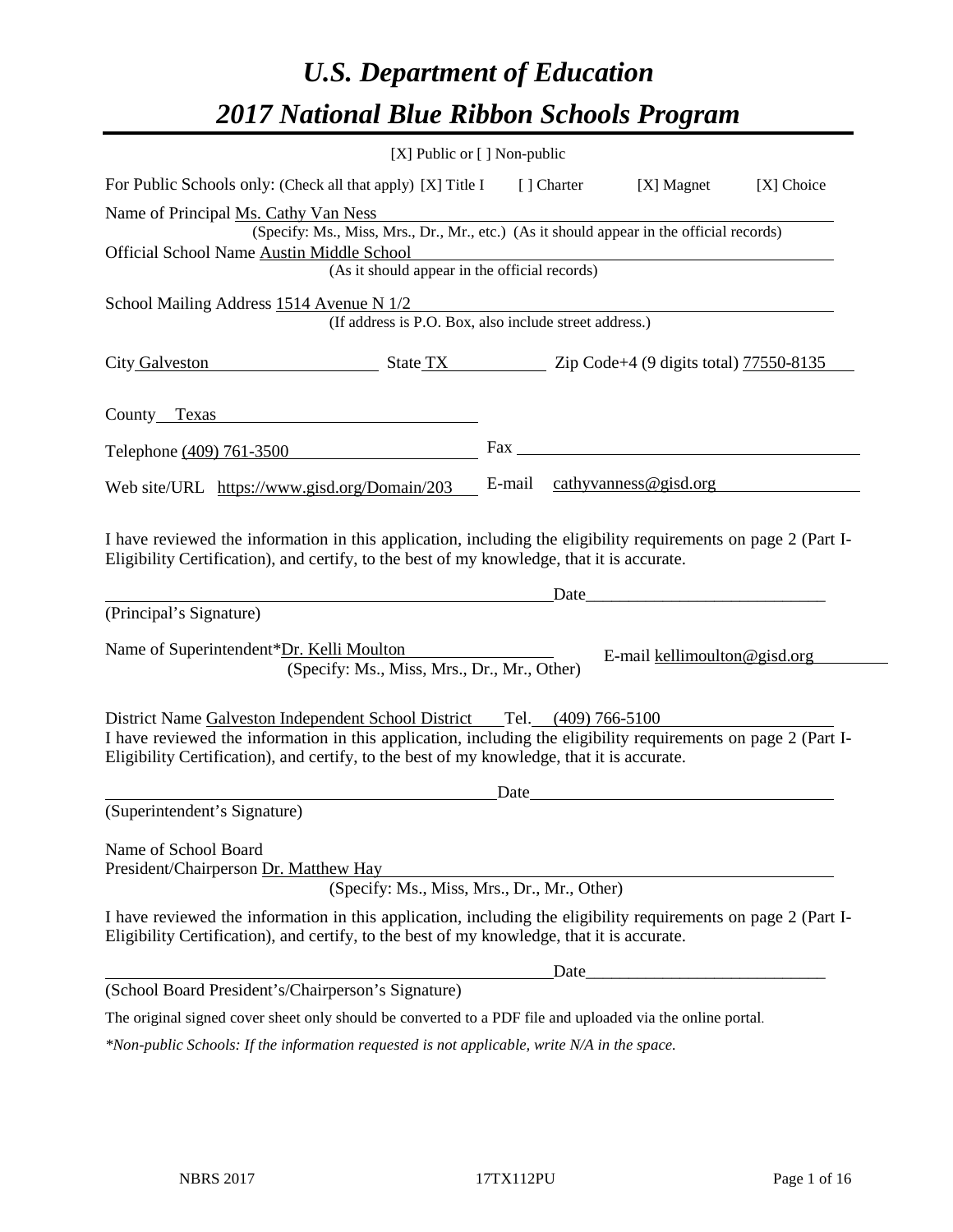The signatures on the first page of this application (cover page) certify that each of the statements below, concerning the school's eligibility and compliance with U.S. Department of Education and National Blue Ribbon Schools requirements, are true and correct.

- 1. The school configuration includes one or more of grades K-12. (Schools on the same campus with one principal, even a K-12 school, must apply as an entire school.)
- 2. All nominated public schools must meet the state's performance targets in reading (or English language arts) and mathematics and other academic indicators (i.e., attendance rate and graduation rate), for the all students group and all subgroups, including having participation rates of at least 95 percent using the most recent accountability results available for nomination.
- 3. To meet final eligibility, all nominated public schools must be certified by states prior to September 2017 in order to meet all eligibility requirements. Any status appeals must be resolved at least two weeks before the awards ceremony for the school to receive the award.
- 4. If the school includes grades 7 or higher, the school must have foreign language as a part of its curriculum.
- 5. The school has been in existence for five full years, that is, from at least September 2011 and each tested grade must have been part of the school for the past three years.
- 6. The nominated school has not received the National Blue Ribbon Schools award in the past five years: 2012, 2013, 2014, 2015, or 2016.
- 7. The nominated school has no history of testing irregularities, nor have charges of irregularities been brought against the school at the time of nomination. The U.S. Department of Education reserves the right to disqualify a school's application and/or rescind a school's award if irregularities are later discovered and proven by the state.
- 8. The nominated school has not been identified by the state as "persistently dangerous" within the last two years.
- 9. The nominated school or district is not refusing Office of Civil Rights (OCR) access to information necessary to investigate a civil rights complaint or to conduct a district-wide compliance review.
- 10. The OCR has not issued a violation letter of findings to the school district concluding that the nominated school or the district as a whole has violated one or more of the civil rights statutes. A violation letter of findings will not be considered outstanding if OCR has accepted a corrective action plan from the district to remedy the violation.
- 11. The U.S. Department of Justice does not have a pending suit alleging that the nominated school or the school district as a whole has violated one or more of the civil rights statutes or the Constitution's equal protection clause.
- 12. There are no findings of violations of the Individuals with Disabilities Education Act in a U.S. Department of Education monitoring report that apply to the school or school district in question; or if there are such findings, the state or district has corrected, or agreed to correct, the findings.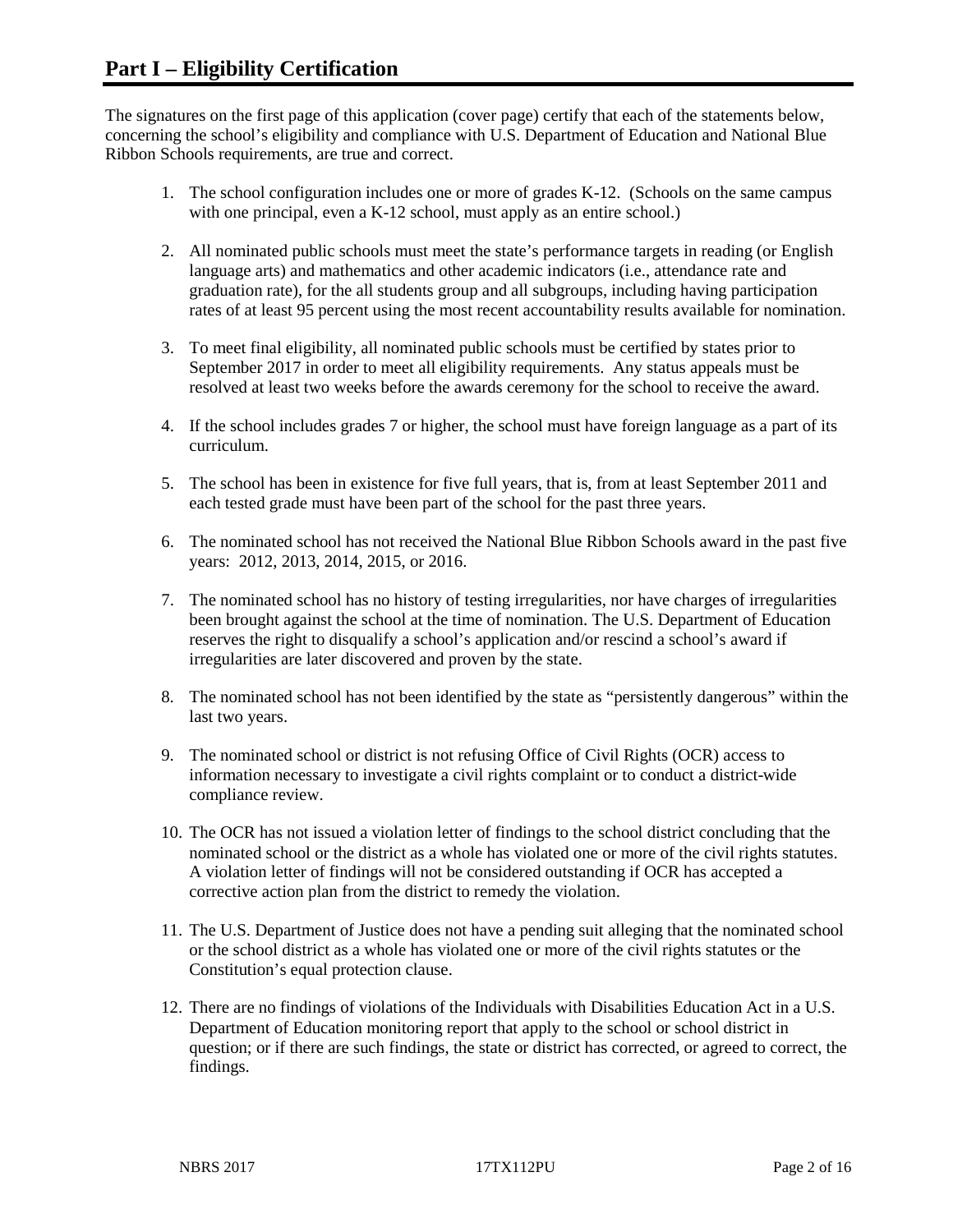#### **Data should be provided for the most recent school year (2016-2017) unless otherwise stated.**

#### **DISTRICT**

1. Number of schools in the district  $6$  Elementary schools (includes K-8) (per district designation): 5 Middle/Junior high schools 2 High schools 0 K-12 schools

13 TOTAL

**SCHOOL** (To be completed by all schools)

2. Category that best describes the area where the school is located:

[] Urban or large central city

[X] Suburban with characteristics typical of an urban area

[ ] Suburban

- [ ] Small city or town in a rural area
- [ ] Rural
- 3. Number of students as of October 1, 2016 enrolled at each grade level or its equivalent in applying school:

| Grade                           | # of         | # of Females | <b>Grade Total</b> |
|---------------------------------|--------------|--------------|--------------------|
|                                 | <b>Males</b> |              |                    |
| <b>PreK</b>                     | 0            | $\theta$     | 0                  |
| $\mathbf K$                     | 0            | 0            | 0                  |
| 1                               | 0            | 0            | 0                  |
| $\boldsymbol{2}$                | 0            | 0            | 0                  |
| 3                               | 0            | 0            | 0                  |
| 4                               | 0            | 0            | $\Omega$           |
| 5                               | 53           | 76           | 129                |
| 6                               | 71           | 72           | 143                |
| 7                               | 58           | 76           | 134                |
| 8                               | 74           | 57           | 131                |
| 9                               | 0            | 0            | 0                  |
| 10                              | $\theta$     | 0            | 0                  |
| 11                              | 0            | 0            | $\mathbf{\Omega}$  |
| 12 or higher                    | 0            | 0            | 0                  |
| <b>Total</b><br><b>Students</b> | 256          | 281          | 537                |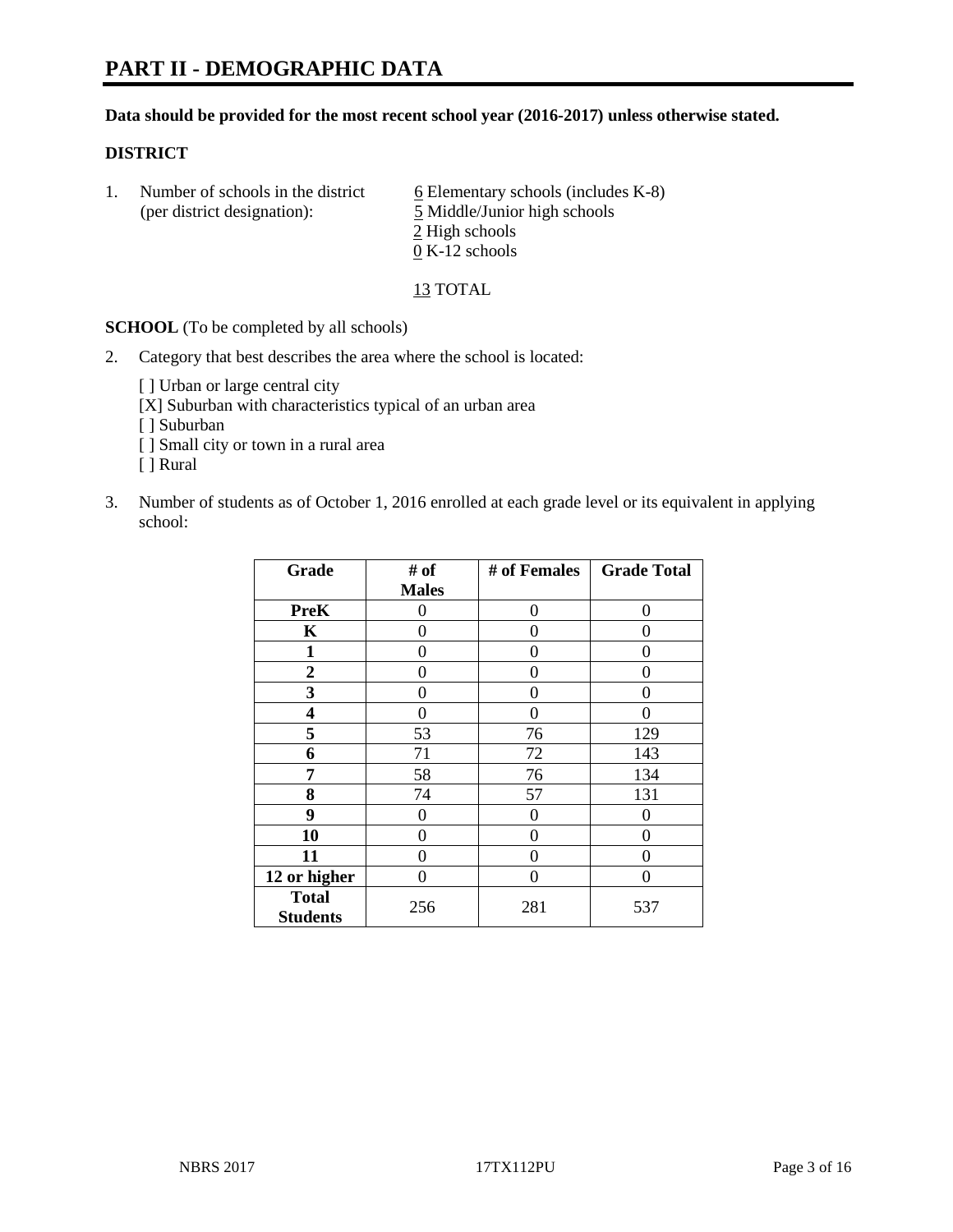the school: 9% Asian

4. Racial/ethnic composition of  $\qquad \qquad \underline{0}$  % American Indian or Alaska Native 8 % Black or African American 42 % Hispanic or Latino 0 % Native Hawaiian or Other Pacific Islander 39 % White 2 % Two or more races **100 % Total**

(Only these seven standard categories should be used to report the racial/ethnic composition of your school. The Final Guidance on Maintaining, Collecting, and Reporting Racial and Ethnic Data to the U.S. Department of Education published in the October 19, 2007 *Federal Register* provides definitions for each of the seven categories.)

5. Student turnover, or mobility rate, during the 2015 – 2016 school year: 7%

This rate should be calculated using the grid below. The answer to (6) is the mobility rate.

| <b>Steps For Determining Mobility Rate</b>         | Answer |  |
|----------------------------------------------------|--------|--|
| (1) Number of students who transferred to          |        |  |
| the school after October 1, 2015 until the         | 20     |  |
| end of the 2015-2016 school year                   |        |  |
| (2) Number of students who transferred             |        |  |
| <i>from</i> the school after October 1, 2015 until | 16     |  |
| the end of the 2015-2016 school year               |        |  |
| (3) Total of all transferred students [sum of      | 36     |  |
| rows $(1)$ and $(2)$ ]                             |        |  |
| (4) Total number of students in the school as      | 515    |  |
| of October 1, 2015                                 |        |  |
| $(5)$ Total transferred students in row $(3)$      | 0.070  |  |
| divided by total students in row (4)               |        |  |
| $(6)$ Amount in row $(5)$ multiplied by 100        |        |  |

6. English Language Learners (ELL) in the school:  $4\%$ 

20 Total number ELL

Specify each non-English language represented in the school (separate languages by commas): Spanish, Mandarin Chinese, Korean

- 7. Students eligible for free/reduced-priced meals: 49 % Total number students who qualify: 262
- 8. Students receiving special education services: 7 %

37 Total number of students served

Indicate below the number of students with disabilities according to conditions designated in the Individuals with Disabilities Education Act. Do not add additional conditions. It is possible that students may be classified in more than one condition.

| 10 Autism               | $\underline{0}$ Orthopedic Impairment   |
|-------------------------|-----------------------------------------|
| 0 Deafness              | 11 Other Health Impaired                |
| 0 Deaf-Blindness        | 0 Specific Learning Disability          |
| 1 Emotional Disturbance | 24 Speech or Language Impairment        |
| 0 Hearing Impairment    | 1 Traumatic Brain Injury                |
| 6 Mental Retardation    | 2 Visual Impairment Including Blindness |
| 3 Multiple Disabilities | <b>0</b> Developmentally Delayed        |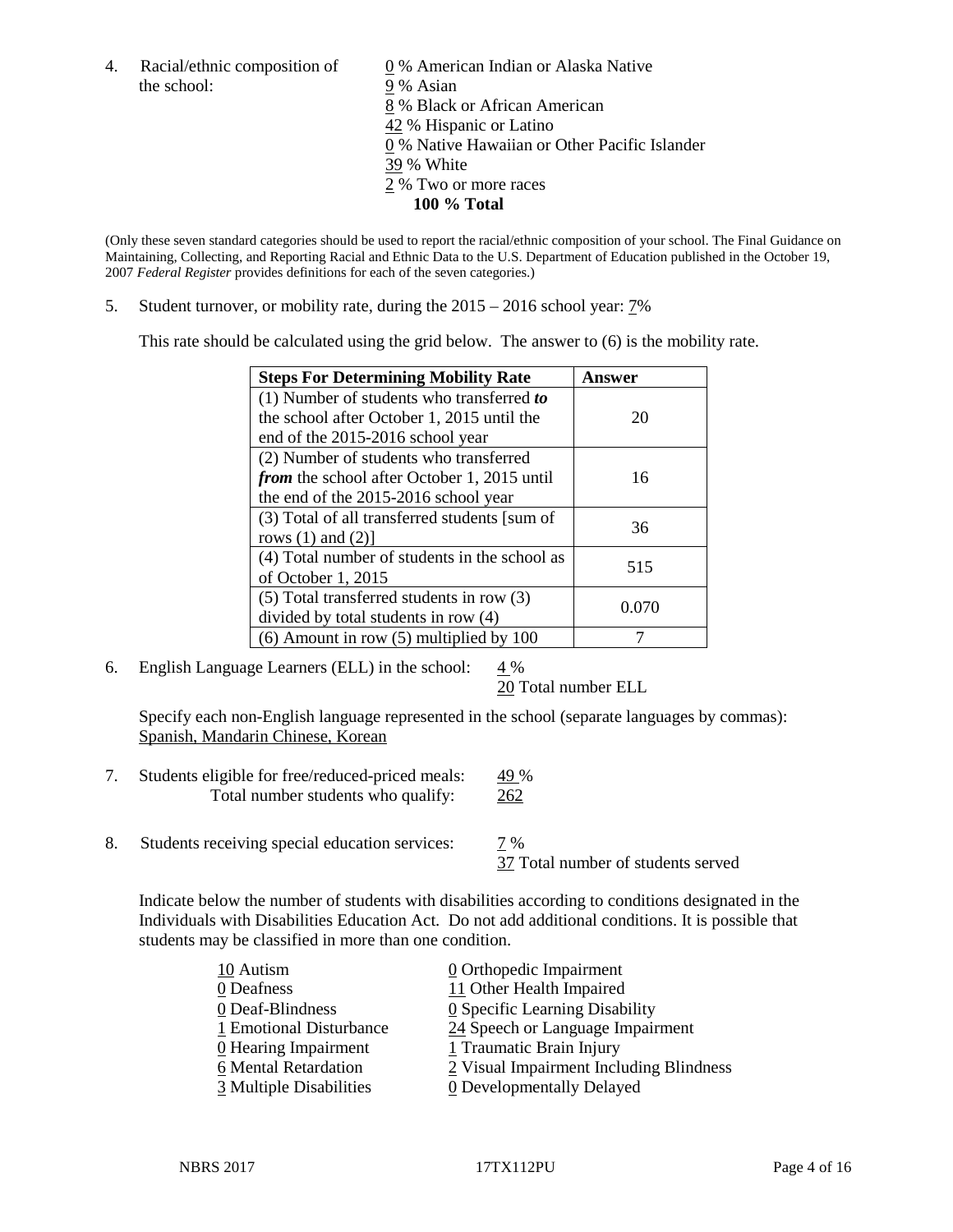- 9. Number of years the principal has been in her/his position at this school: 9
- 10. Use Full-Time Equivalents (FTEs), rounded to nearest whole numeral, to indicate the number of school staff in each of the categories below:

|                                        | <b>Number of Staff</b> |
|----------------------------------------|------------------------|
| Administrators                         |                        |
| Classroom teachers including those     |                        |
| teaching high school specialty         | 35                     |
| subjects                               |                        |
| Resource teachers/specialists/coaches  |                        |
| e.g., reading, math, science, special  |                        |
| education, enrichment, technology,     |                        |
| art, music, physical education, etc.   |                        |
| Paraprofessionals under the            |                        |
| supervision of a licensed professional | 9                      |
| supporting single, group, or classroom |                        |
| students.                              |                        |
| Student support personnel              |                        |
| e.g., guidance counselors, behavior    |                        |
| interventionists, mental/physical      |                        |
| health service providers,              | 5                      |
| psychologists, family engagement       |                        |
| liaisons, career/college attainment    |                        |
| coaches, etc.                          |                        |

- 11. Average student-classroom teacher ratio, that is, the number of students in the school divided by the FTE of classroom teachers, e.g.,  $22:1$  15:1
- 12. Show daily student attendance rates. Only high schools need to supply yearly graduation rates.

| <b>Required Information</b> | 2015-2016 | 2014-2015 | 2013-2014 | 2012-2013 |     |
|-----------------------------|-----------|-----------|-----------|-----------|-----|
| Daily student attendance    | 96%       | 96%       | 97%       | ว7%       | 97% |
| High school graduation rate | 0%        | 0%        | 0%        | 9%        | 0%  |

#### 13. **For high schools only, that is, schools ending in grade 12 or higher.**

Show percentages to indicate the post-secondary status of students who graduated in Spring 2016.

| <b>Post-Secondary Status</b>                  |    |
|-----------------------------------------------|----|
| Graduating class size                         |    |
| Enrolled in a 4-year college or university    | 0% |
| Enrolled in a community college               | 0% |
| Enrolled in career/technical training program | 0% |
| Found employment                              | 0% |
| Joined the military or other public service   | 0% |
| )ther                                         |    |

14. Indicate whether your school has previously received a National Blue Ribbon Schools award. Yes X No

If yes, select the year in which your school received the award. 2011

15. In a couple of sentences, provide the school's mission or vision statement.

The mission of Austin Middle School is to prepare students for Science, Technology, Engineering, and Math career pathways and promote character, leadership, and civic responsibility.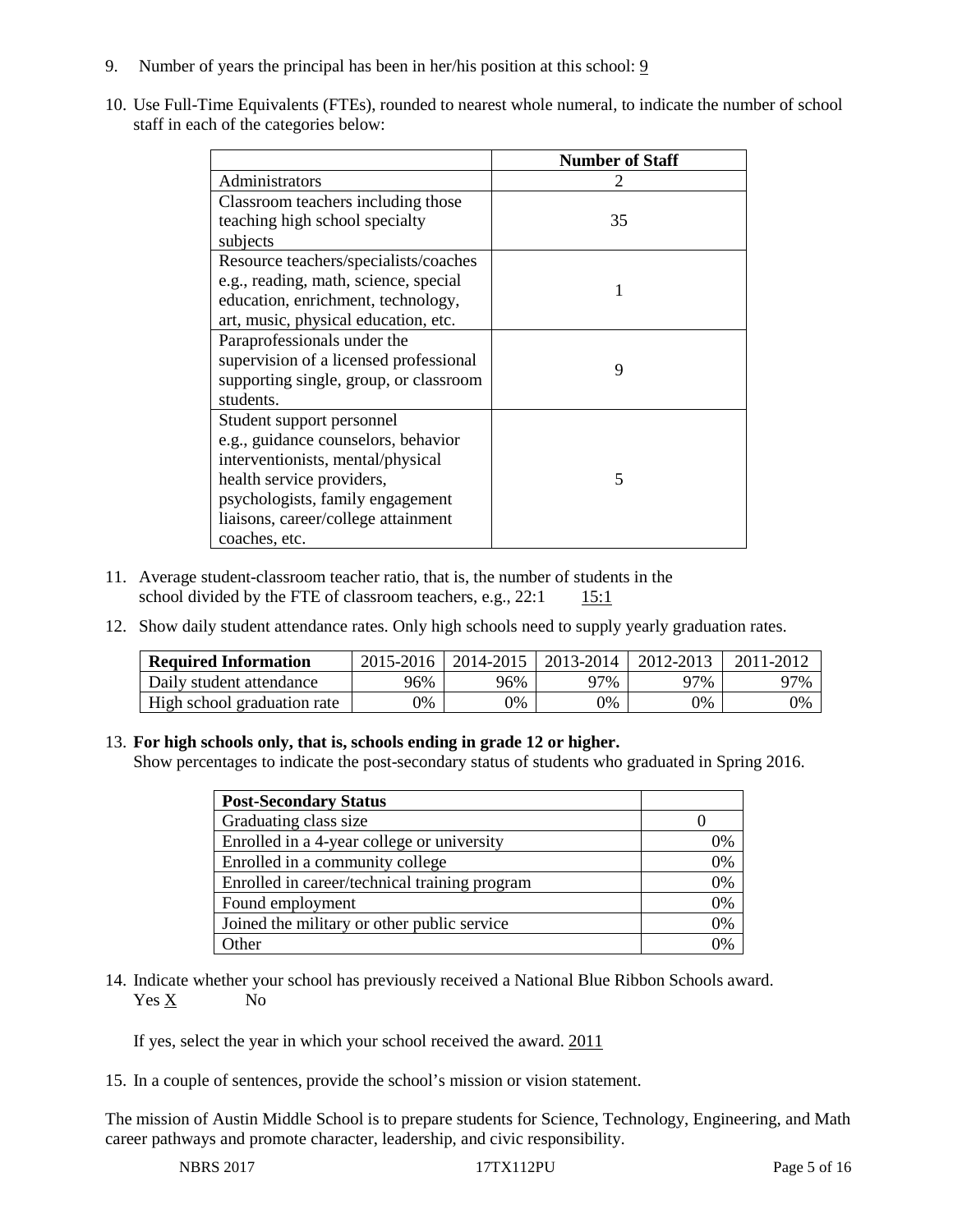16. **For public schools only**, if the school is a magnet, charter, or choice school, explain how students are chosen to attend.

Upon application, students are ranked using a rubric which allocates points for core subject averages, state and nationally-normed test results, attendance and discipline. Students with the highest scores in the application pool are selected to fill spaces attend Austin Middle School.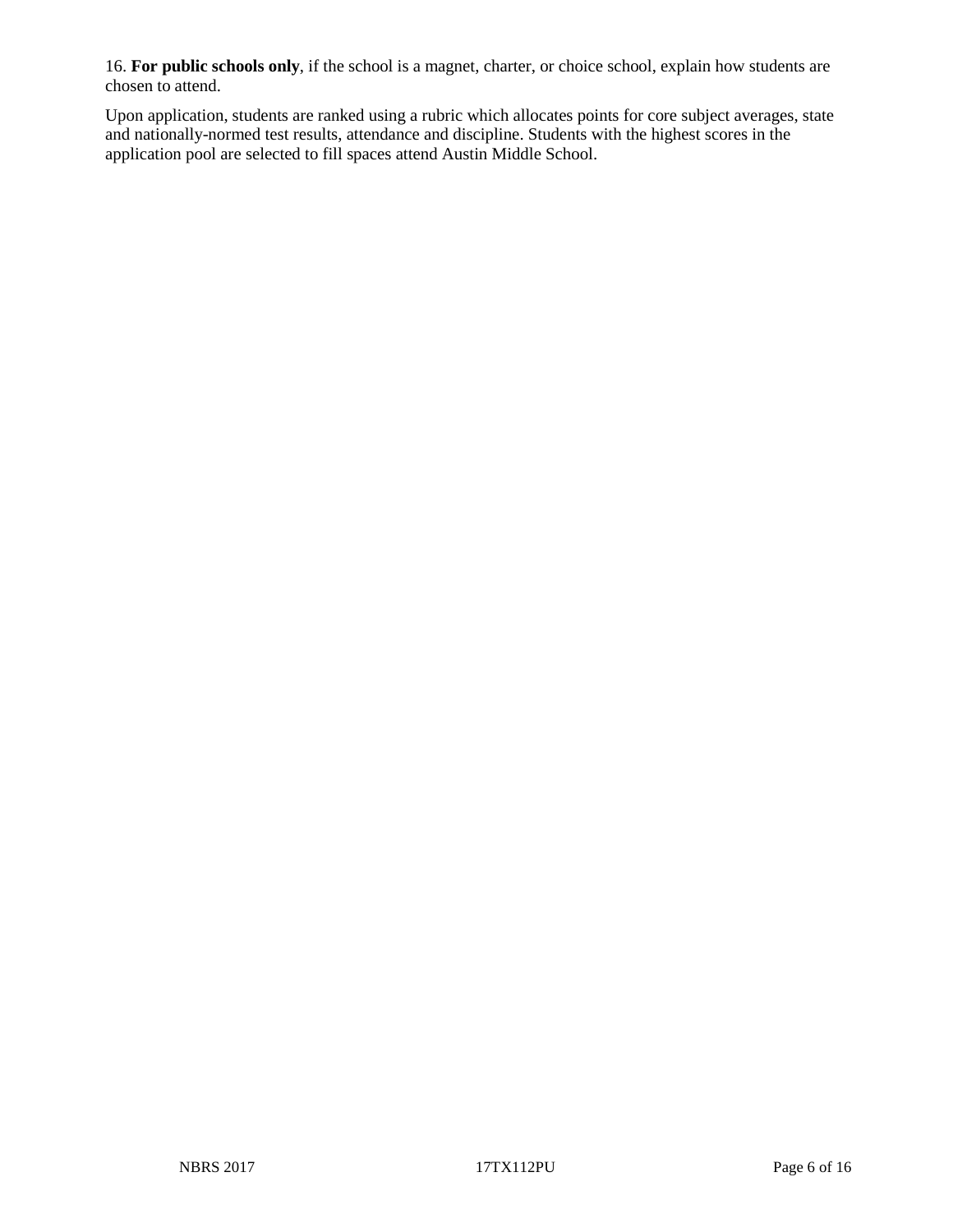# **PART III – SUMMARY**

Austin Middle School (AMS), located on Galveston Island, Texas, was constructed in 1939. After 69 years as a traditional middle school, Austin Middle School shifted its focus to a Science, Technology, Engineering, and Math (STEM) magnet program for 5th – 8th grade students in 2008 as a result of community input and guidance. The STEM theme was chosen because of our geographical location on the coast, local industries, and institutions such as a major teaching hospital, environmental agencies, the shipping and fishing industries, U. S. Corps of Engineers, and a university with a focus on maritime studies.

AMS reflects a diverse student population of approximately 42% Hispanic, 8% African American, 39% White, and 9% Asian, 2% Two or More Races, and 49 % Economically Disadvantaged student. Of the 540 students, approximately 25% of the students are identified as gifted and talented. Additionally, 5% of the students are English Language Learners, and another 5% of the students receive special education services in a self-contained setting. Diversity of AMS students is celebrated and provides a richness to the overall climate and culture. Academic learning is supported by an inclusive and respectful environment. This mindset is communicated to and by students through No Place for Hate designation activities. Students and staff participate in events that honor diversity and acceptance of others such as Mix-It-Up Lunch, Morning Welcomes, and the Peace Rally.

Teachers and staff focus on strategies that challenge students to innovate and invent ideas which model real world learning and work environments by participating in field experiences in the community and attending presentations at hospitals and labs. The staff incorporates collaborative group work on projects to prepare our students with skills and strategies necessary to pursue future coursework in the STEM field. Student learning experiences are enhanced by participating in robotics, web design, video technology, graphic design, engineering and the fine arts. Upon entering high school, our students have been given the opportunity to earn up to seven high school credits.

We encourage students and faculty to always give their best effort as individuals and as team members. Our students and campus have been recognized for exhibiting award-winning attitudes and behaviors. Significant recognitions include robotics competition winners, essay contest winners, art contest winners, and state recognition for distinguished performance on state assessments for the past eight years.

Our staff includes a broad range of highly motivated professionals with a commitment to learning and to serving as role models for our students. This year AMS is piloting a school-wide enrichment model that engages all students in activities to enhance the existing curriculum. Our school-wide enrichment model provides rigorous learning experiences and high standards for all students through developing talents and providing a broad range of advanced-level enrichment experiences for students. For each school-wide enrichment model unit, the grade level team works collaboratively with the advance academics specialist to expand the required curriculum into high quality/high interest instructional plans. Students research topics of study using a variety of protocols to access information. Using the research information, students create quality work in alignment to the Texas State Plan for Education of Gifted/Talent Students. Students present projects to their peers and community members.

Austin Middle School believes that a strong Parent-Teacher-Community partnership is crucial to the success of our students. Parents are encouraged to spend a minimum of ten hours a school year volunteering at school events in order to become involved in their child's educational experience and academic success. The administration, faculty, and Parent Teacher Organization work together closely to provide opportunities for parental involvement and students. Parents are encouraged to ask questions and provide input in order to provide support for academic achievement of our students. Our faculty encourages activities which include community partnerships, such as working with local environmental community organizations, social service organizations, and local universities.

Receiving the National Blue Ribbon Schools Program Award in 2011, catapulted Austin Middle School's status as a top tier school and redefined educational success for the district. Strong schools mean strong communities. The support for our campus through increased community partnerships have made a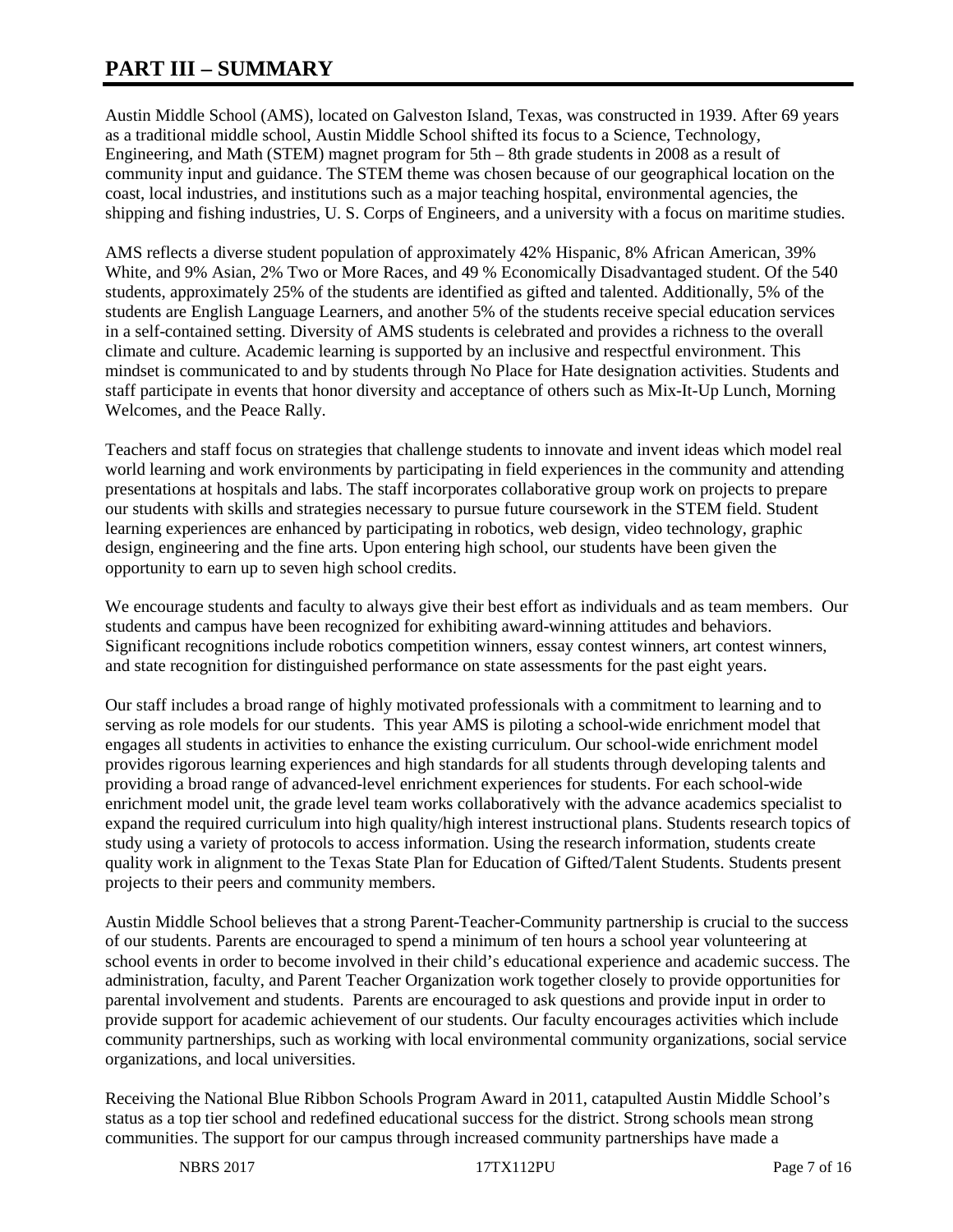tremendous impact. Strong partnerships have allowed us to expand the educational experiences for our students in addition to fostering a sense of community. The campus has been supported with financial donations as well as volunteers desiring to share their areas of expertise with our students. Students have collaborated and participated in programs with individuals from the National Aeronautics and Space Administration, the city's banking and financial sector, local universities and colleges, the fine arts community, and state level government officials. Recognition for high performance motivates students and staff to continue the trajectory of excellence. Student mobility rates are low and faculty positions are sought after by committed educators. Teachers and students want to be at the campus and proudly wear the AMS badge of honor.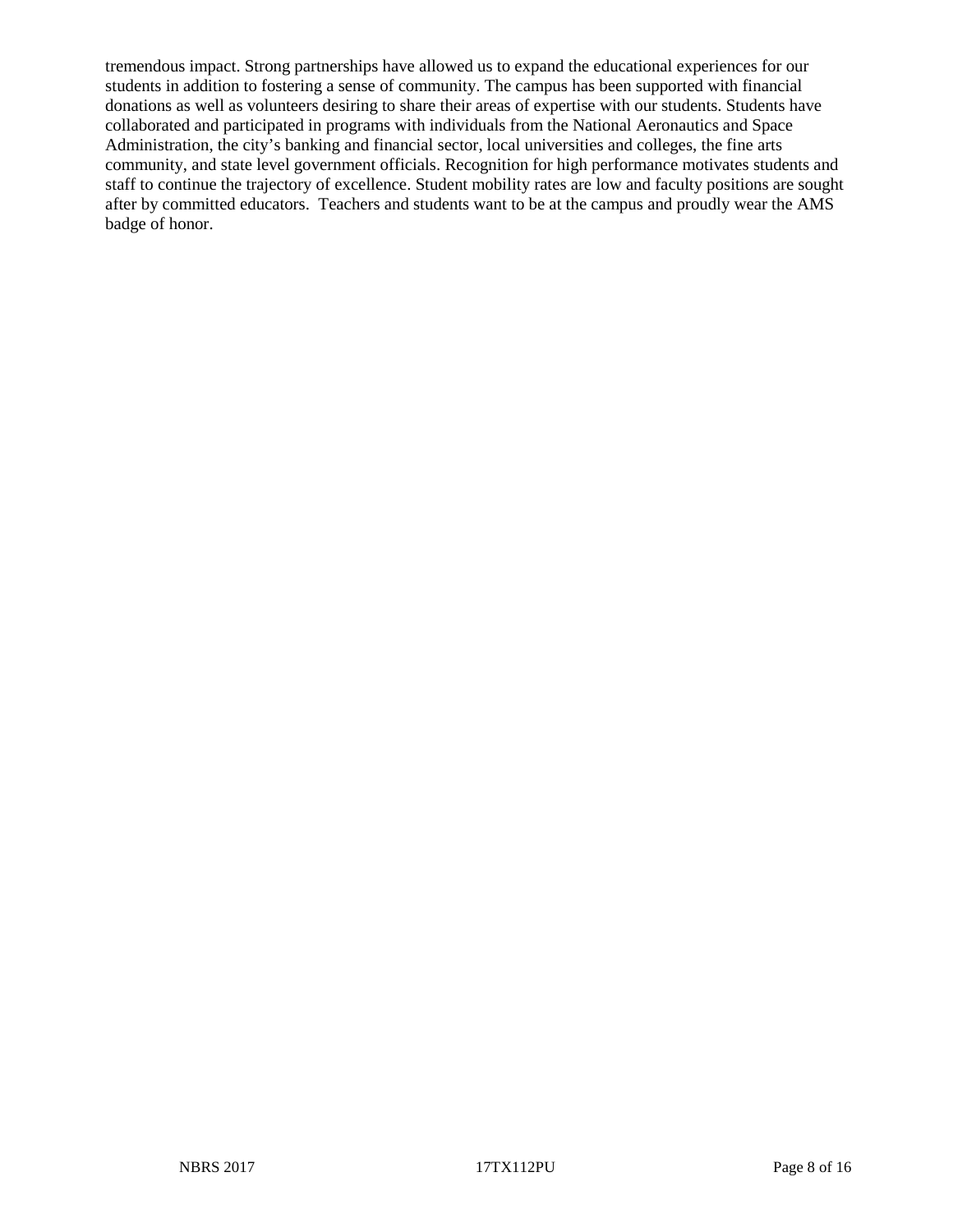# **1. Core Curriculum:**

The core curriculum is based on the Texas Essential Knowledge and Skills (TEKS) and STEM curriculum. This interdisciplinary approach integrates science, technology, engineering and math into the core curriculum giving students an opportunity to participate in real world learning experiences.

Using the English Language Arts (ELA) TEKS as a foundation for literacy, the curriculum provides a study of various forms of literature using the Balanced Literacy framework and the Readers/Writers Workshop approach to promote autonomy and to meet the needs of individual students. Using the gradual release of instruction model, students are explicitly taught literacy skills during mini lessons using modeling and "think-alouds". Students practice and apply literacy skills in classroom activities such as Literacy Circles, group projects, classroom discussions, and in written responses. Using literary selections from multiple sources, students connect knowledge across the curriculum to build an understanding of cultural diversities and the complexities of our world. Through analysis and synthesis, students develop problem solving skills, fostering a life-long love of reading and writing. Students create various forms of narrative writing, expository writing, persuasive writing, and analytical writing. Every six weeks, we celebrate our love of literature and reading with our school-wide Game On Read activity.

The math TEKS require students to demonstrate their understanding of math concepts in multiple contexts with an emphasis on math processes. In order to provide a deep understanding of math concepts, math instruction begins at the conceptual level and builds to the abstract and is applied to everyday life situations. The math department integrates hands-on activities, cooperative learning, and technology infused lessons to prepare our students for a rigorous high school curriculum. Students practice math concepts and processes using web-based math games and a TEKS aligned math program to build procedural fluency, automaticity with math facts, and problem-solving skills. Math courses in grades 5 through 8 are taught at an advanced level with the opportunity for students to take Algebra I during their eighth grade year for high school credit. The science program is designed to develop scientific literacy, critical thinking and problem-solving skills. The goal of science education is to stimulate student curiosity about their immediate surroundings and our universe. The curriculum is TEKS driven using researched-based resources and instructional strategies. Science concepts are taught through scientific investigations with an emphasis on science process standards using cooperative learning and hands-on experiences. Students apply their understanding of science content through models, projects, presentations, and class discussions.

Social studies teachers use the social studies TEKS and big idea Essential Questions to guide the study the history of the United States from the exploration period through the 21st century. The social studies standards also require students to problem solve and use critical thinking skills to construct and understand their knowledge of history, geography, economics, government, citizenship, culture, science and technology. Social studies content is taught and applied using role-play, graphic note-taking, group work, and web-based program using interactive whiteboards.

Included in the AMS mission statement is the promise to immerse students in a community of learners which promotes character and a sense of civic and global responsibility and to prepare students to assume leadership positions in an increasingly scientific and technology-based society. Strategies used to support this goal include integrating opportunities for civic learning into units of study, creating stand-alone lessons, organizing student groups such as Student Council, National Junior Honor Society, No Place for Hate Coalition, and other student groups. In addition, it is an expectation that all students at AMS participate in community service either as an individual or as a part of a group. Providing opportunities for students to participate in the democratic process and apply their decisions to make a difference in the community in which they live is a motivating factor for students. Instructional strategies that increase content knowledge, higher order thinking, social/emotional skills, and knowledge of college preparation are embedded in our core curriculum. Incorporating college and career readiness into the core curriculum provides an avenue for preparing our students for the future. In core courses, students have the opportunity to experience real world project-based lessons. For example, students work with a local community organization that provides field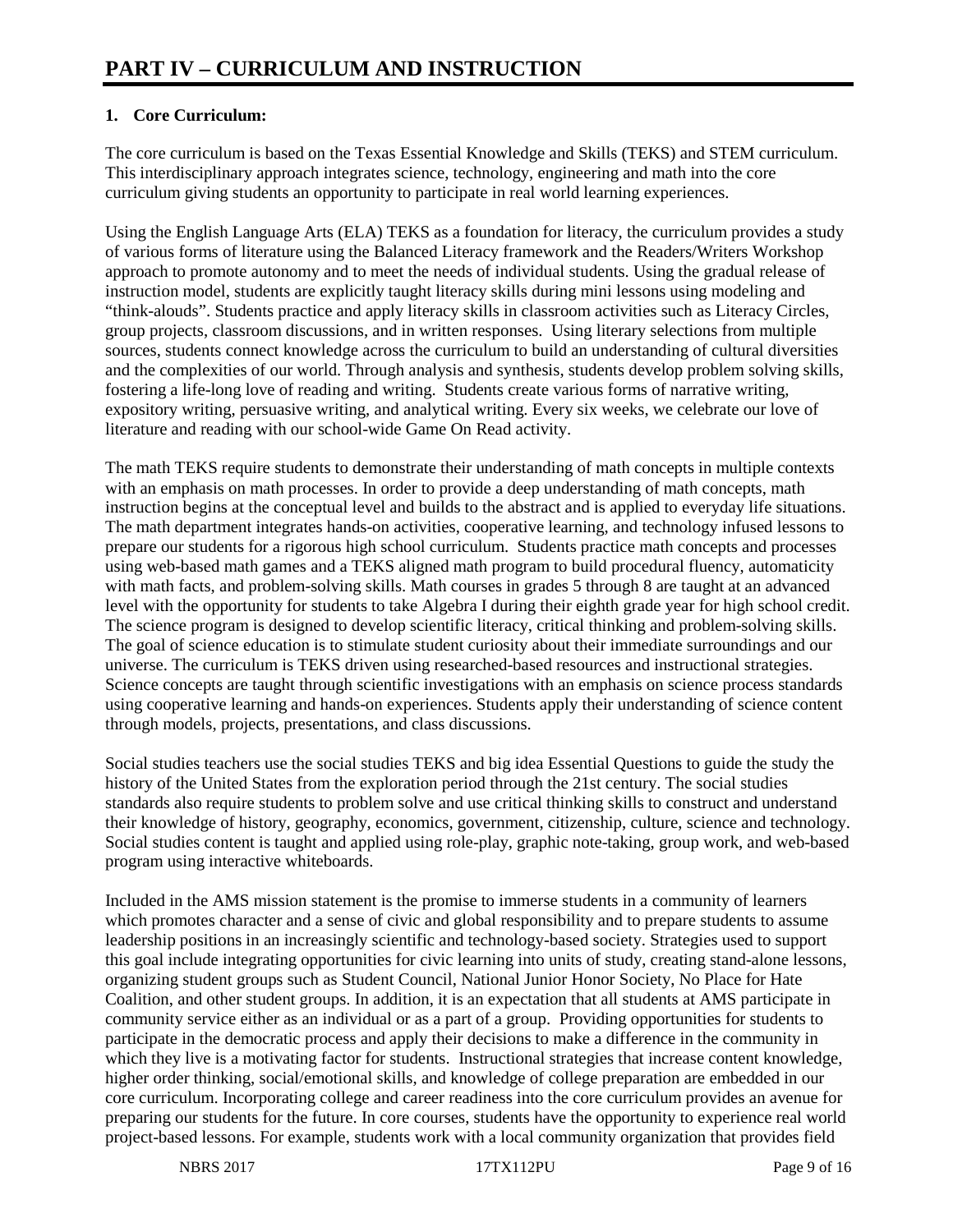experiences in the wetlands and other ecosystems in our community. Students are required to work collaboratively to solve problems and find solutions to real life situations in our community.

## **2. Other Curriculum Areas:**

The art curriculum, based on the TEKS, consists of four levels of art instruction correlating with years of previous student experience: Beginning, Art I, Art II, and Pre-Advanced Placement Art. Core subjects are interwoven seamlessly into daily work and cross-curricular projects. Visual arts courses are open to all students grades five through eight with an opportunity for high school credit. Each course focuses on fundamentals including the elements of art while exploring various media and techniques.

Music at Austin Middle School involves both voice and wind instruments. These Fine Arts electives are open to all students from grades five through eight and free of an auditioned entry. Choir students attend classes every other day throughout the year. Band students attend classes daily throughout the year. Instruction, heavily integrated with technology, includes teacher modeling, music theory culminating with practical application, performance, and composition. While technique is our primary focus, students also learn to read and perform music in accordance with the TEKS. Proficiency of these skills provides an easy transition into high school band and choir classes.

Theatre at Austin Middle School is open to all students. Using the theatre TEKS as a guideline, the students integrate theatre, art & design, writing, social studies and science through daily warm-ups, games, activities and specialized units of study arranged to support concepts currently being learned in core classes. Student leadership also is integral to the theater program. All aspects of performances are student-led. Student participation in theater is not limited to performance on the stage. Student interests and individual strengths are valued by assigning students to back stage roles such as managers, lights, sound, and props.

The physical education TEKS include movement, physical activity, health, and social development. Students are encouraged to set individual goals for improving their physical fitness and health. During each class period, time is provided for participation in strength building activities for upper body strength, abdominal strength, flexibility, and cardiovascular endurance in order to reach their goals. Team and lifetime recreational sports are utilized to teach and practice physical fitness standards. Students in fifth through eighth grade participate in physical education every other day throughout the school year.

Spanish instruction based on the TEKS is offered to fifth through eighth grade students as an elective class every other day throughout the year, culminating in high school credit during the eighth grade year. The Spanish language program focuses both on language construction and cultural aspects of the novice speaker and the native language learner. The Spanish language is acquired by incorporating communication skills such as listening, speaking, reading, writing, viewing, and showing. A web-based computer program is utilized to provide practice and enhance retention of the language.

The debate class is a popular course of study only available to eighth grade students upon application. This class meets every other day throughout the school year. Although students do not receive high school credit, the curriculum was developed with the high school debate TEKS as the foundation. Through this course, students use argumentation and debate to address current events and /or topics in core curriculum. In preparation for debates, students research topics and work with partners to build a case to defend their position. A debate tournament is held twice a year in front of an audience of peers.

All sixth through eighth grade students participate in a year-round engineering elective course which supports the STEM theme and provides a pathway for career exploration. The curriculum is based upon standards set by nationally accredited organization. This program promotes problem solving, critical and creative thinking, collaboration and communication. For example, students use the design process to build and programs models of traffic lights and robotic arms.

The technology TEKS emphasize creativity and innovation; communication and collaboration; research and information fluency; critical thinking, problem solving, and decision making; digital citizenship; and technology operations and concepts. Fifth grade students are enrolled in robotics and in a technology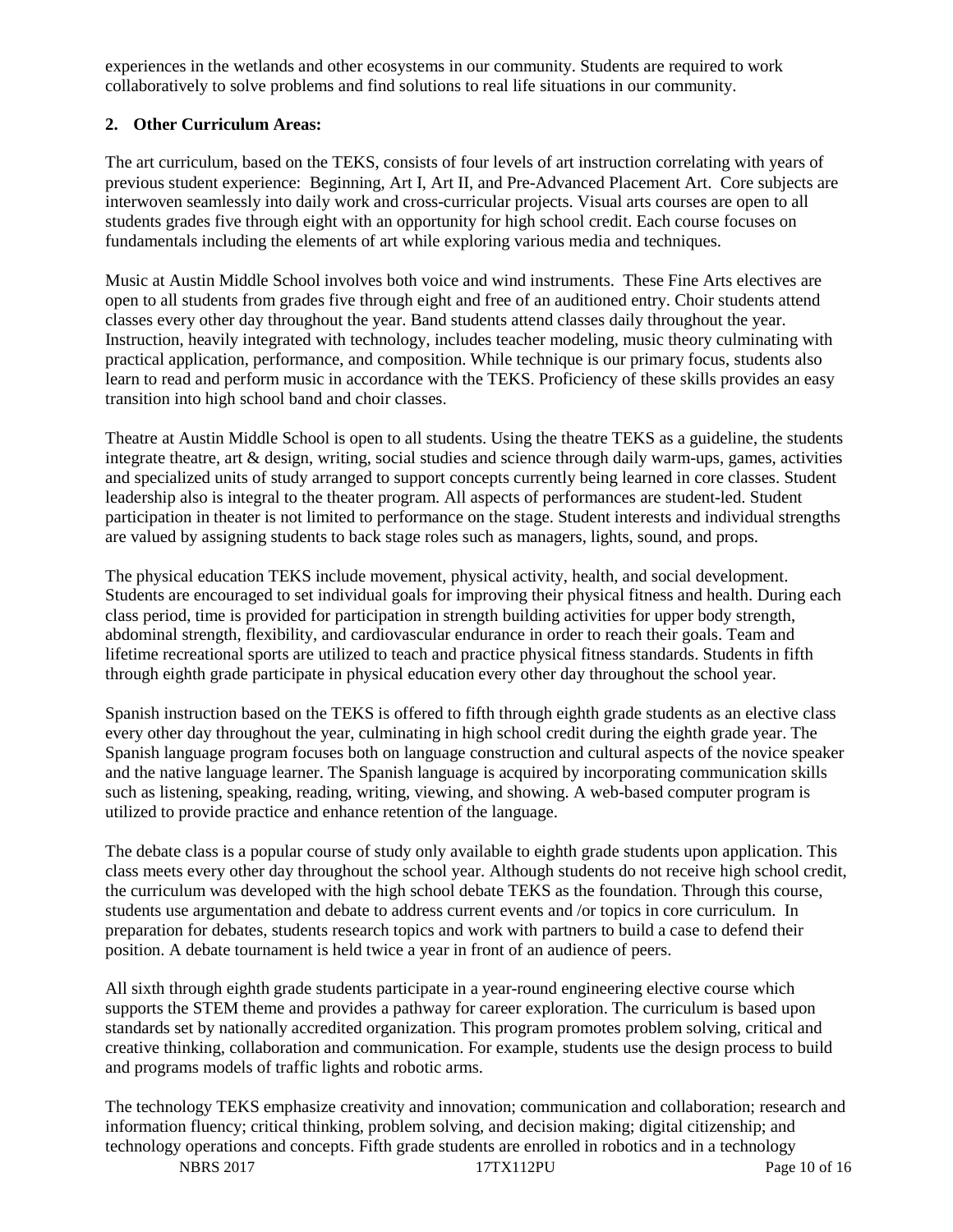application course that provides a foundation for their success in future STEM electives and core curriculum. Robotics is also offered as an elective to students in sixth through eighth grade. Students with a passion for robotics participate in robotics competitions. In addition, the technology courses offered to sixth through eighth grade students lead to high school credit in digital graphics, computer science, and videotechnology. In these courses, instructional foundation skills are explicitly taught, modeled, and then applied to real world projects such as creating applications, art work, and video presentations.

#### **3. Instructional Methods, Interventions, and Assessments:**

As a district, middle teachers and administrators have determined the Galveston Independent School District Secondary Literacy Framework which includes seven strategies to drive instructional practices in all courses. The common instructional framework includes goal setting, collaborative group work, questioning to learn, writing to learn, talking to learn, literacy groups, and scaffolding. Multiple protocols within each of the strategies are used to solidify learning. For example, journal writing, exit tickets, written selfassessments, and note-taking are Writing to Learn protocols used to develop ideas, to increase fluency, and as a formative assessment. Graphic organizers, sentence stems, cue card, and anchor charts are Scaffolding protocols used as temporary supports to assist students in making connections and accomplishing tasks.

Student academic performance is frequently monitored by teachers and administrators. Student classroom performance is evaluated every three weeks. Students are formally assessed with benchmarks in major core subjects at the end of the fourth six-weeks and curriculum based assessments (CBAs) are administered every six weeks. Students take the state assessments and our Limited English Proficient students are given the language proficiency exam to monitor their progress in mastering the English language. Eighth grade students are given the PSAT 8/9 exam in order to monitor college readiness, and the technology proficiency assessment to track their ability to use technology effectively. All students are assessed three times a year (beginning, middle, end) using a universal screener to monitor their progress in math and reading. All of this data is used to track each individual student's progress. In addition to formal test data, teachers use formative assessments of classroom instruction to assist in determining student needs.

Computer software is used to disaggregate this data in order to provide immediate and accurate feedback to teachers and administrators regarding student performance. This data is used to monitor individual students as well as sub-populations to ensure that all student groups are receiving a fair and equitable education. Sub-populations that shows scores with ten percentage points or more below the all students group are addressed by determining which individual students within the sub-population need assistance. During department meetings each six weeks and weekly grade level meetings, teachers use current assessment data to identify these specific students who are struggling academically and discuss ways to help individual students improve their academic performance. Students who need extra assistance are grouped to receive individualized instruction on the specific TEKS or objectives in which they have demonstrated a need for improvement. Teachers also use this information to determine which research based academic materials will be used to provide extra instruction as well as differentiated instruction in the classroom to improve student performance. If a student's performance does not improve then the student is referred to the Response to Intervention team where a formal intervention plan is devised to help the student improve academically.

Student success is closely monitored, and the intervention plan is tweaked as needed to ensure student success. Parental involvement is key to student success; therefore, parents are included in the decision making process regarding their child's academic development.

In order to provide additional instructional time for students during the school day, an Academic Prep class is scheduled for every student. At this time, students to receive this specific instruction based on their individual needs. Students may receive small group instruction to improve learning in core subject areas a few days a week and spend the rest of the time exploring interests through project based learning. Grouping for additional assistance during Academic Prep is flexible. As students acquire needed academic skills, they are assigned to spend more time on individual projects during Academic Prep class. Students who have mastered the core curriculum are provided the opportunity to explore challenging topics during this time.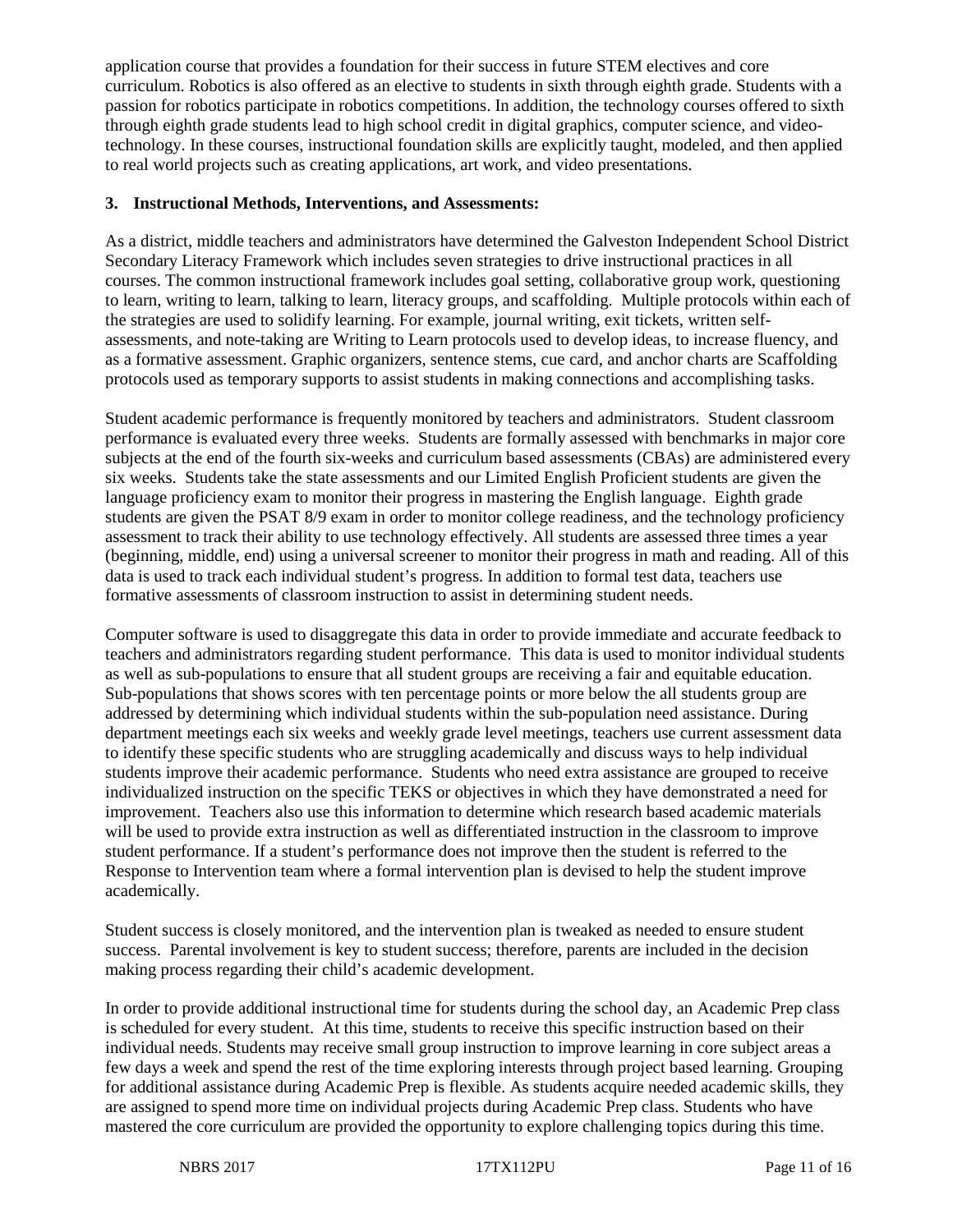The goal of this course is to ensure that all students are given the opportunity to fill the instructional gaps, attend to their social/emotional needs, and provide enriching experiences above and beyond the core curriculum. Academic Prep allows all students to receive extra academic support according to their academic needs whether it is providing struggling students the opportunity to receive extra academic support or providing other students the opportunity to explore ideas of personal interest through project based learning.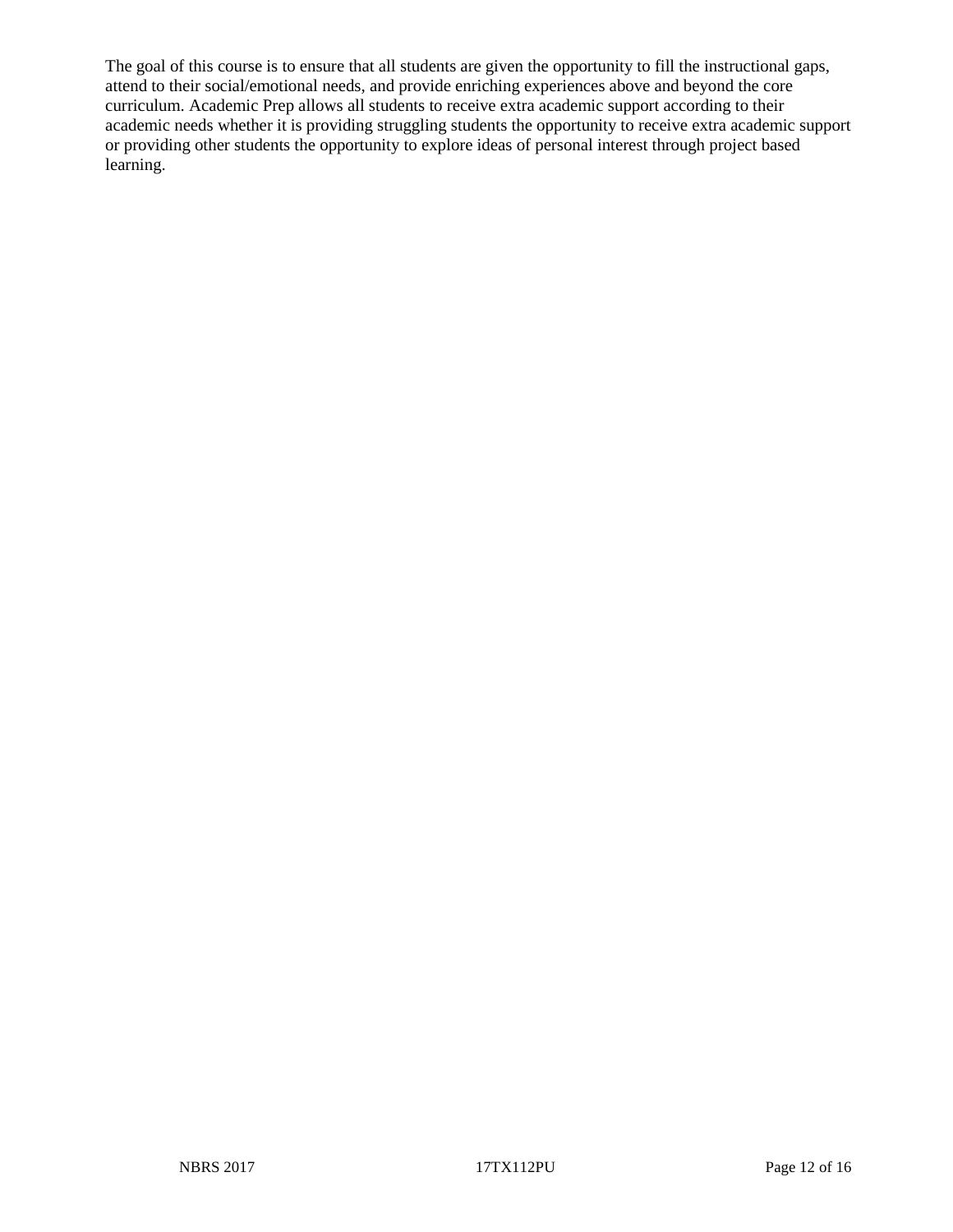## **1. School Climate/Culture:**

From its inception, AMS was created to be an innovative and game changing educational experience for students on Galveston Island so naturally the culture would need to address academic, social, and emotional growth.

Academic growth is supported by setting high standards, understanding the needs of diverse learners, and creating an environment where students from all academic backgrounds can be successful. All students are enrolled in advanced courses, and it is an expectation that all students maintain at least an 80 average in all classes. Students dropping below this standard are provided additional support before or after school and during teacher conference periods.

Social growth is prioritized as highly as academic growth. Students begin each day with messages that emphasize the importance of connection, teamwork, and collaboration. Although the individualization of students is important, students are also taught to value the group as a whole. The development of a social contract outlining what is expected of an AMS student in the classroom is important in assisting students in obtaining the "soft skills" that are necessary for personal, social, academic, and professional success. Students have opportunities to work together in academic subjects, sporting events, fine arts programs, and school and community sponsored clubs and activities. The belief is that the skills and insight that the students gain at school should be used to positively impact the community and beyond.

Students move from preadolescence stage to adolescence stage during the middle school years so it is imperative that emotional growth is considered in understanding and setting goals and expectations for our students. The school counselor and faculty are cognizant that as students mature and develop, they will need the freedom to explore who they are and to express emotions in a healthy and productive way. Supports for emotional growth include individual counseling, conflict resolution sessions, lessons on current topics that concern middle school students such as bullying, sexting, and how to get help in difficult situations.

Teachers are given a great degree of autonomy to create exciting and innovative lessons. They are regarded as respected educators and encouraged to think outside of the box to create lessons. The creativity of teachers is essential to the success of the campus. Feedback from teachers is also highly valued and considered in campus planning. AMS supports the needs and development of teachers by encouraging teachers to continuously gain additional knowledge and skills. Teachers are given professional days for planning, lesson development and professional learning every grading period.

AMS believes that addressing the learning needs of students and teachers provides a positive environment for the academic, social and emotional growth which in turn creates synergy for the campus as a whole.

## **2. Engaging Families and Community:**

AMS engages parents, families, and community members in a variety of ways and understands the importance of parental engagement. Upon enrollment on our campus, parents are encouraged to participate in their child's education in the form of volunteerism and in support of our policies and procedures. We respect the individual talents and skills that our parents and community have to offer. Parents and community members can often be found sharing their expertise by assisting the band director in rehearsals, judging science fairs, guest speaking in classrooms, and coordinating communication avenues. As a celebration of their engagement, we recognize parents every six weeks at our Breakfast of Champions ceremony. Parent are awarded publicly for their commitment in supporting their child and Austin Middle School.

AMS believes that informed parents are better able to support and make decisions about their child's education. Parents are invited to participate in book studies with teachers and students via our digital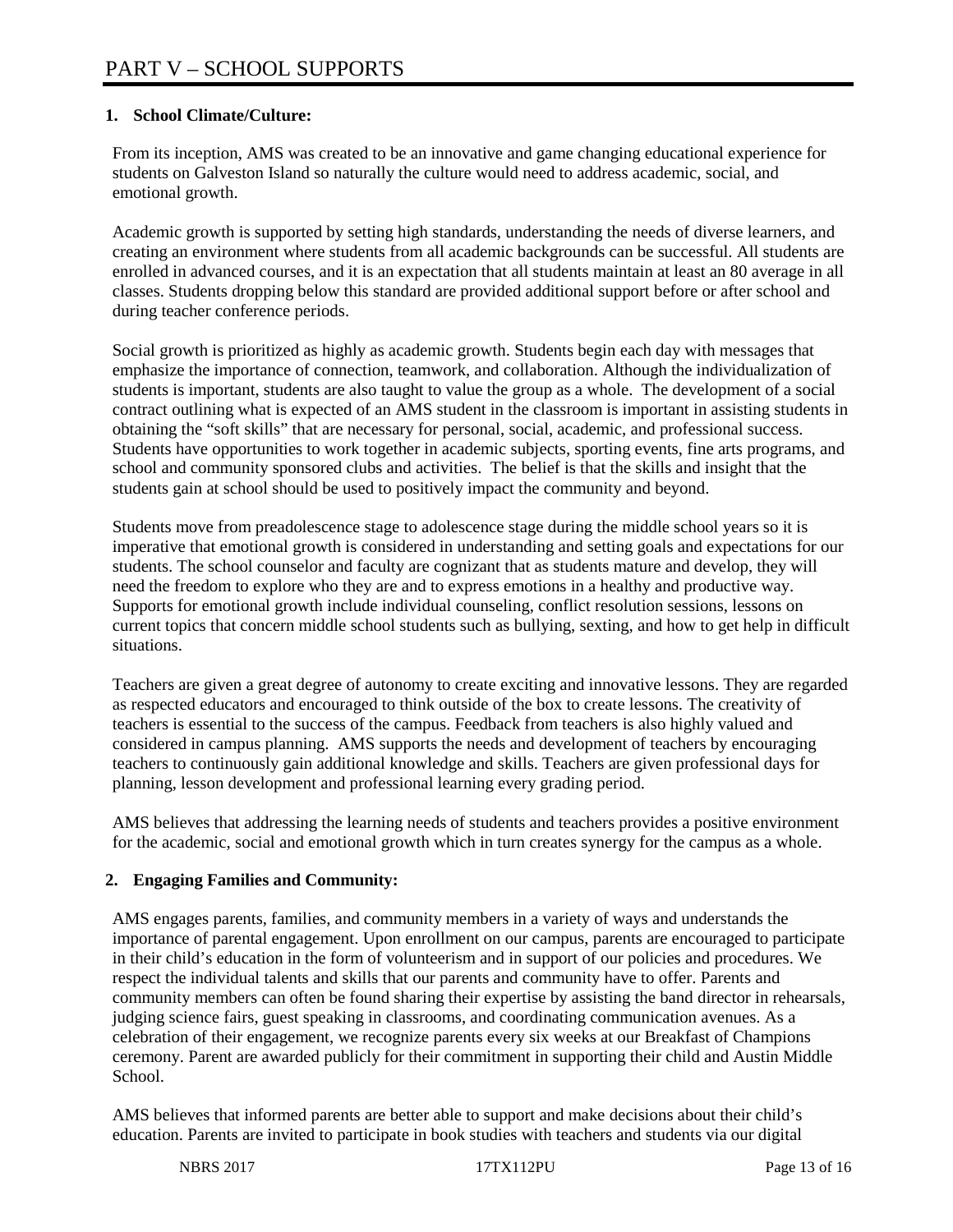library and online learning management systems. Topics for studies have included teenage brain development, historical novels based on local history, and defining success for students. These studies encourage collaboration and regular communication and promote the idea of constant evaluation of the use of resources available to the campus.

The campus has an ongoing relationship with a local environmental educational group. The goal of the partnership is for students to participate in artistic ecologically-based field experiences that allow students to experience the Galveston ecosystem first hand while creating water color pieces of art inspired by the natural beauty of the island. Another community based organization focuses on connecting youth to the marine environment and maritime industries providing tours of the bay and the harbor aboard their technologically advanced floating classroom. Coupled with these excursions, students receive land based instruction which includes a tour of their Platinum Award Winning green construction campus. A local university encourages student interaction with the community and research faculty in many ways, but specifically though the SCI Café series in which cutting edge research is discussed in layman's terms and social/community impact is addressed. This partnership has allowed AMS to also hold their own Teen SCI Café in conjunction with this program that features topics more targeted to the teenage population. Specialized grants through the university have also provided scientific equipment for the classrooms. Relationships with families and the community have afforded our students opportunities to learn beyond the four walls of the classroom and explore possible career opportunities.

#### **3. Professional Development:**

AMS uses multiple measures to determine professional learning. Staff/student input, the mission of the school, individual teacher needs, TEKS and student performance data assist in determining professional learning for staff members in order to meet the needs of our students. After analyzing data from multiple sources, professional learning activities based on best practices are chosen either for or by our staff. Primary consideration on the content of the professional learning includes academic achievement of our students, the magnet focus and specific needs of our students.

The formats and sources of professional learning varies. Teachers, the principal and other campus support staff participate in book studies, classroom observations, campus and district professional learning communities (PLCs), regional face to face professional development sessions, online courses, and in leading professional learning sessions.

Multiple measures are used to determine the effectiveness of professional development. Teacher feedback, parent feedback, and student success based on report card grades/test scores, student behavior, and student engagement are used to determine effectiveness. Observation data collected by administrators and teachers is also analyzed to determine the effectiveness of the application of professional learning. Professional learning is not viewed as a one dimensional event.

Professional learning includes the expectation of teachers making instructional changes that benefit the students. The principal is also held to the same expectation of making changes in campus practices so that teachers and students benefit. For example, after middle school PLCs, teachers conference with the principal about the instruction that will take place in the classroom. The principal observes instruction in the classroom and provides feedback.

As a campus with one teacher per grade level per subject, providing content specific professional learning communities has been difficult. In order to overcome this obstacle, the principal has collaborated with principals from other middle schools in the district to provide release time one day per six weeks for district-wide professional learning communities that focus on instructional planning. During the instructional planning, teachers use data from past student performance of the TEKS to determine an area of emphasis for their learning. As a result of the district-wide professional learning communities, a change in teacher practice in the classroom has led to improved student achievement. In addition, teachers have reported a positive feeling of collegial support. Structuring opportunities for staff to share ideas and plan for instruction supports the sustainability of knowledge and skills learned from professional development.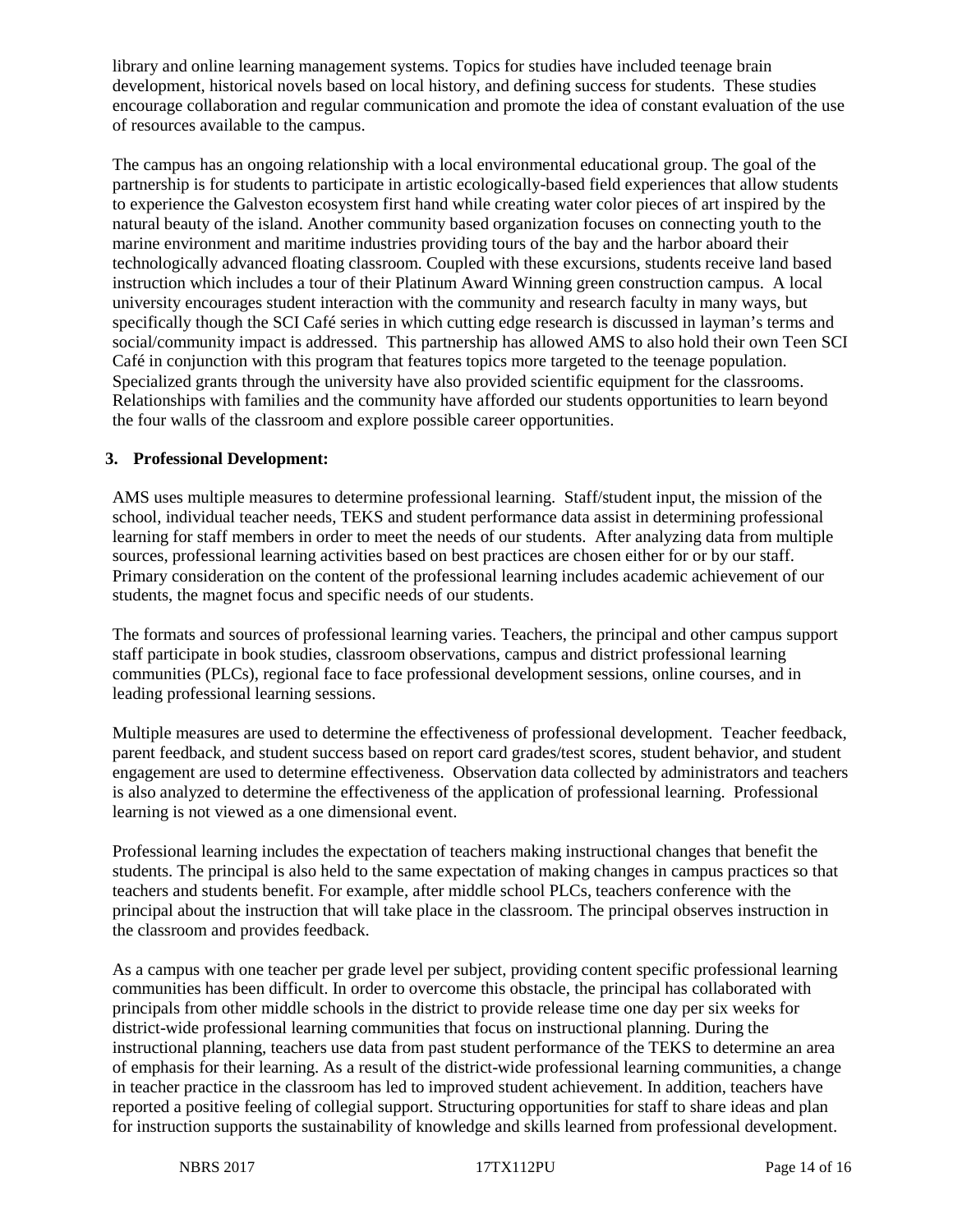#### **4. School Leadership:**

The Campus Support Team consists of the principal, assistant principal, the counselor, the curriculum facilitator, the librarian, the social worker, the head custodian, the behavior support liaison, and truancy officer. The members of this team are purposefully included in decision-making in order to promote clear communication and coordination of activities that support a student's education. The role of the principal is to follow the model of the servant leader, to impart vision, and to provide opportunities for others to lead as well. Each week, the principal leads the Campus Support Team to address student and staff needs. The adoption of this practice allows the team to structure an academic environment focused on student and staff growth.

The principal and other members of the team work closely together and share the philosophy of "servant leadership". The team approaches each day secure in our belief that the leadership team is ultimately here to serve the needs of students and staff. Each member of the team is responsible for providing avenues for all stakeholders to share input for decision-making and providing opportunities for each staff member to serve as leaders on committees, on grade level and department teams, and as student group sponsors. Through service to the students and staff, relationships are honored, and others are empowered to lead.

Not only does the team look to the staff to participate in leadership opportunities, we encourage our students to serve as leaders through group/club membership in the school and in the community. We look to our students to provide feedback from the students' point of view about the daily operations of our campus. Because our leadership philosophy is developed around the concept of service, the information gathered from our students is used to assess the various policies and programs that directly impact our students. An additional benefit to listening to student voice is that we are able to model servant leadership by showing students that their beliefs and concerns can positively influence the school environment for all students.

Parents are also viewed as participants in our school leadership framework. A strong parent teacher organization and booster clubs are utilized to assist in the two-way communication systems. Each year a parent volunteers to serve as a grade level coordinator. The grade level coordinator is in charge of disseminating information to other parents via email or social media. During monthly parent teacher organization meetings, the grade level coordinator shares the quality of the communication to parents and reports concerns. This input is used to make decisions for making improvements. AMS believes that this input is vital to student achievement.